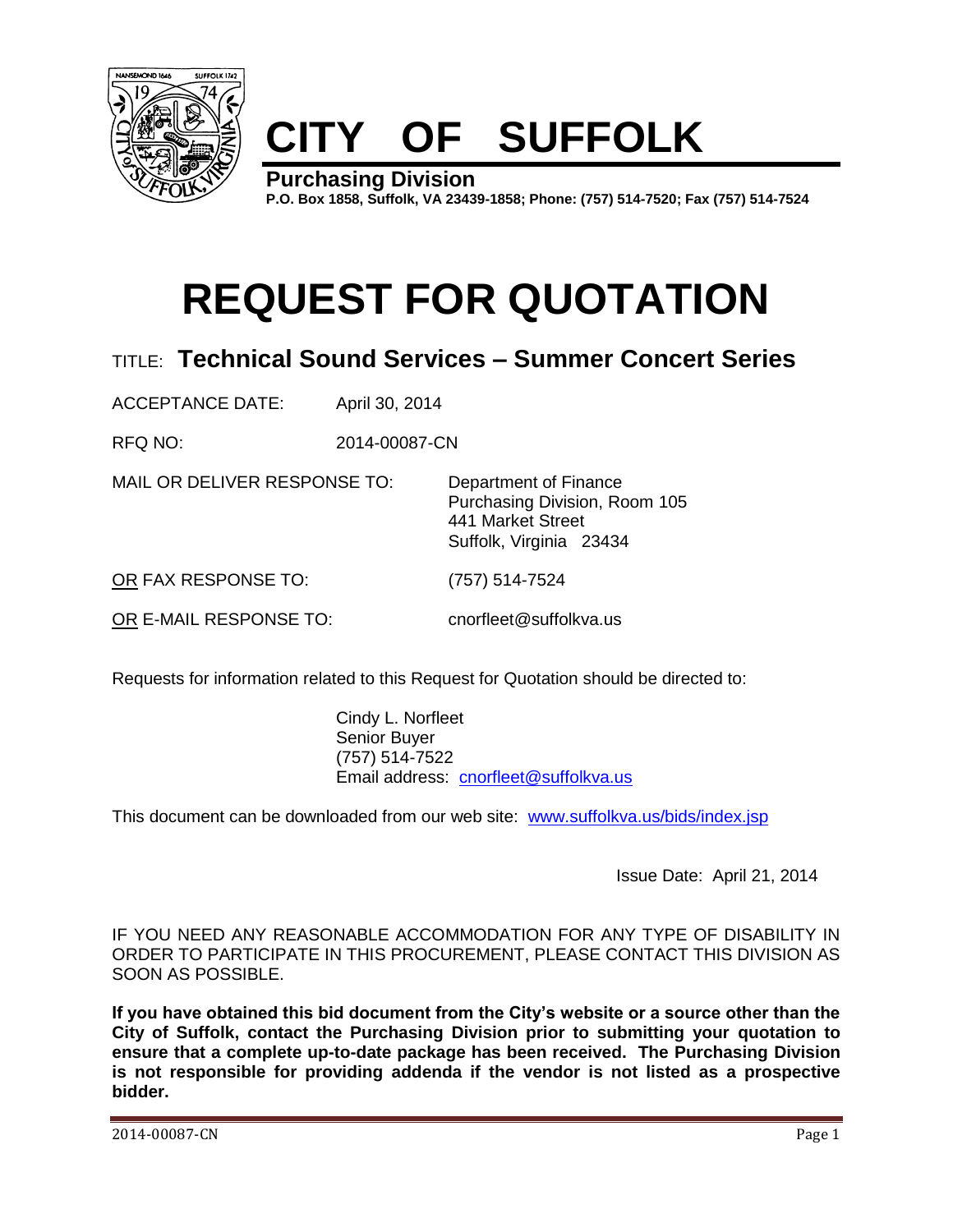# **INVITATION FOR BID**

## **Technical Sound Services - Summer Concert Series**

### **SECTION/TITLE**

QUOTATION PRICING FORM AND OTHER FORMS TO BE EXECUTED BY THE BIDDER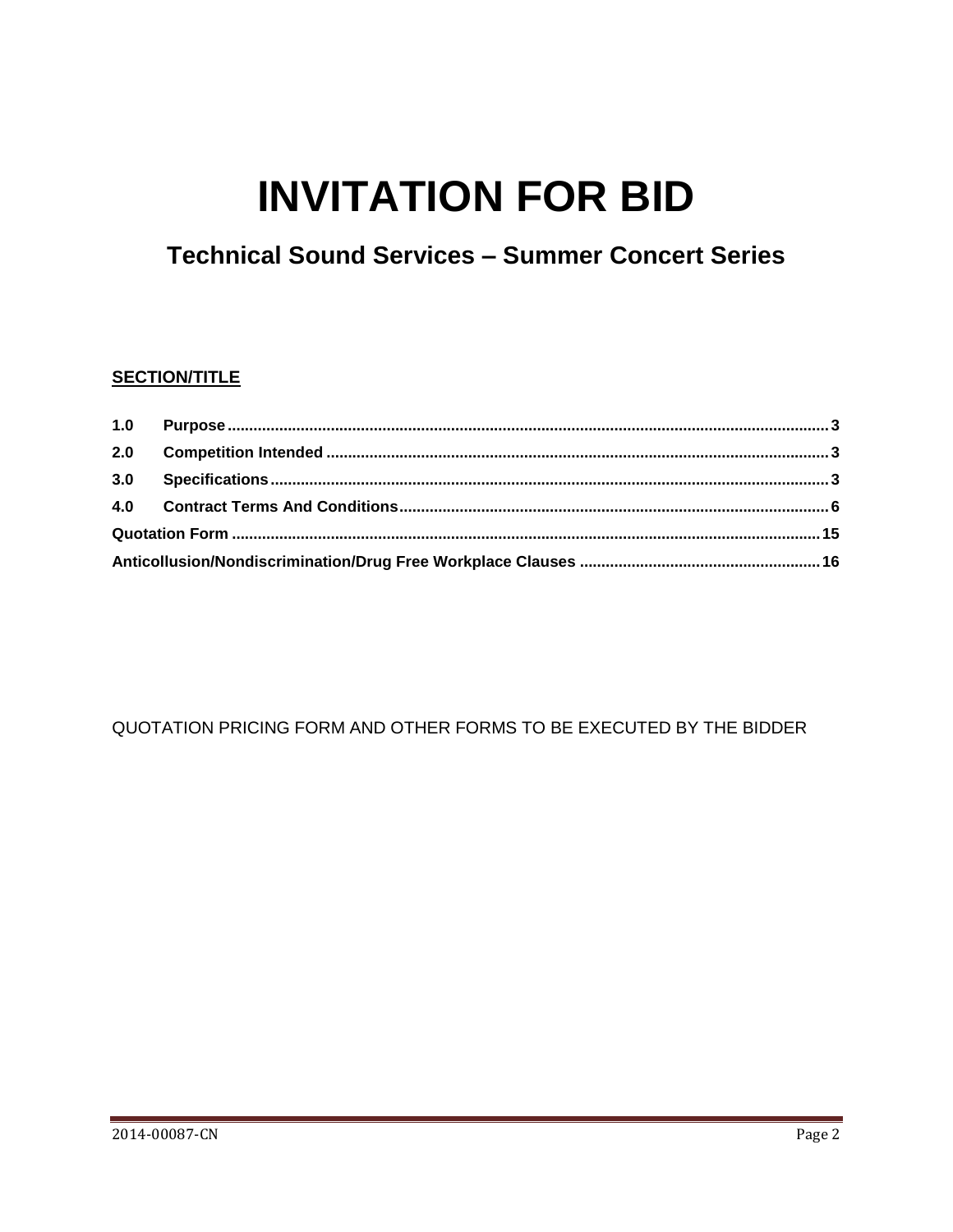## **REQUEST FOR QUOTATION**

### **Technical Sound Services – Summer Concert Series**

### <span id="page-2-0"></span>**1.0 PURPOSE**

The intent of this Request for Quotation is to hire one contractor to furnish, deliver, set up, and operate technical sound equipment for certain bands scheduled to appear in the Department of Parks and Recreation's 2014 Summer TGIF Concert Series to be held at the Constant's Wharf Park and Marina and Bennett's Creek Park in accordance with all specifications, terms, and conditions herein.

### <span id="page-2-1"></span>**2.0 COMPETITION INTENDED**

It is the City's intent that this Request for Quotation (RFQ) permits competition. It shall be the bidder's responsibility to advise the Buyer if any language requirement, specification, etc., or any combination thereof, inadvertently restricts or limits the requirements stated in this RFQ to a single source.

#### <span id="page-2-2"></span>**3.0 SPECIFICATIONS**

#### 3.1 General Specifications

The Contractor and crew shall arrive on site at the time specified by each individual band to set up the required technical needs for each performance and shall provide all technical assistance as may be required throughout the program. The Contractor shall report to the site regardless of the weather, unless previously notified; the system shall be tested and ready for operation for the scheduled start of the program.

In the event of inclement weather, bad site conditions, or predicted severe weather, the Department of Parks and Recreation reserves the right to cancel any scheduled event and shall give notice to the sound technician by verbal or written communications. The Contractor will **not** be paid for any scheduled event if contacted at least one hour prior to the set-up time for the performance. The Contractor shall provide a toll-free number where they may be contacted in the event of cancellation.

The Contractor shall have sufficient personnel to have equipment break-down and removal completed within one hour of the end of the performance.

The Contractor shall be responsible for contacting the band scheduled for each event to determine specific equipment requirements. Sound for those bands whose technical requirements are not included with the bid documents will be of standard quality.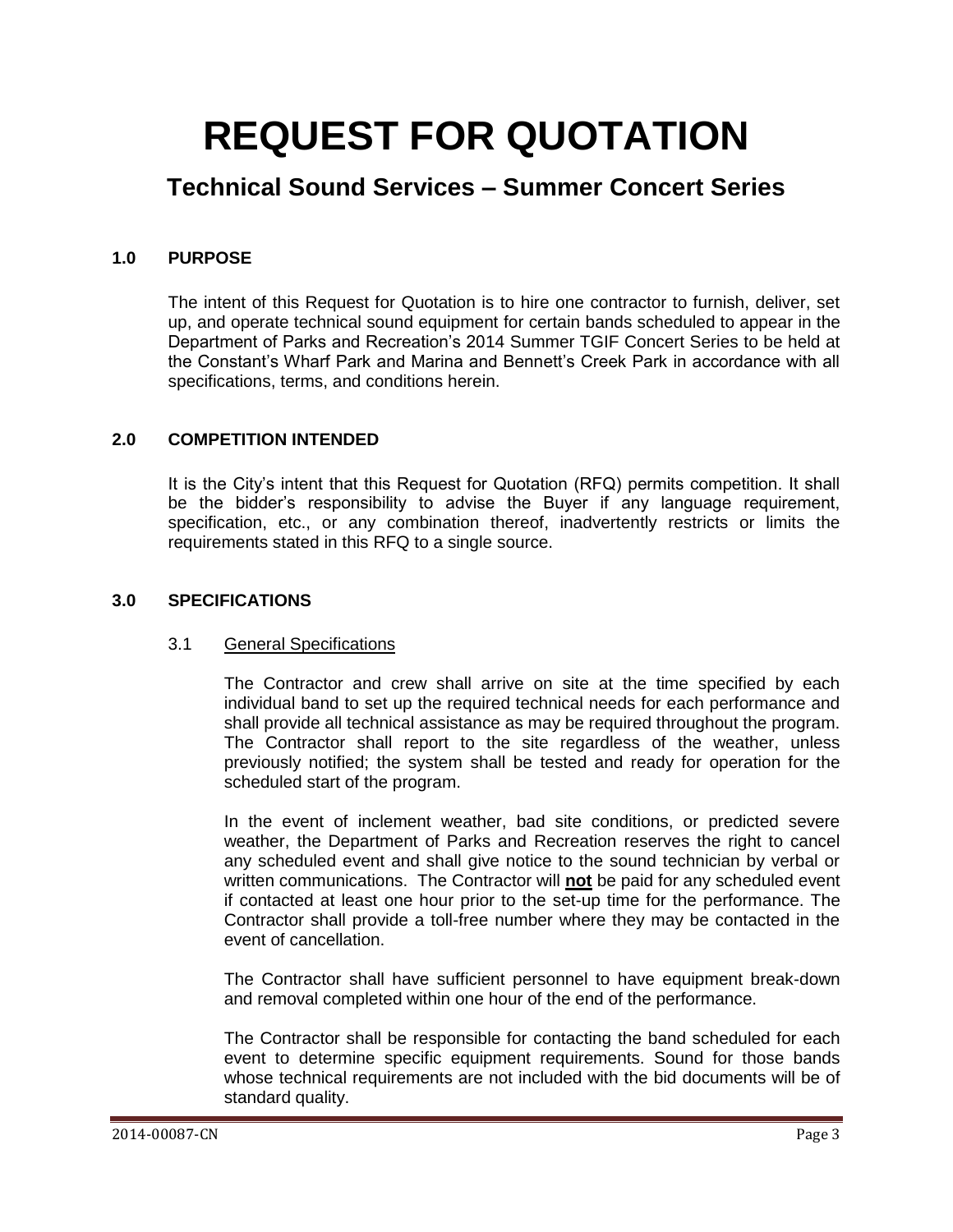Contractor shall ensure adequate manpower at each event. Contractor's personnel must be at least eighteen (18) years of age with a supervisor of at least twenty one (21) years of age on site during all times of operation.

The Contractor shall be responsible for providing and playing music prior to, and between, musical sets by the band, as well as announcing future Parks and Recreation events or any other relevant information.

In the interest of safety, the Contractor shall set up and operate in accordance with applicable standards or instructions from the City of Suffolk Department of Community Development, the Fire Marshall, and other regulatory agencies.

The Contractor shall not bring alcoholic beverages to the site for his/her use or sale. Alcoholic beverages shall not be sold, served or consumed by the Contractor's personnel; violation by the Contractor or his personnel shall be reason for immediate cancellation of the agreement.

The City reserves the right to delete or add events/bands to the schedule. Should any events be canceled, the Contractor will be notified in a reasonable amount of time by the Department of Parks and Recreation, and no payment will be made. The price for the addition of any band(s) to the current schedule may be negotiated with the Contractor; if the negotiated price is unacceptable, the City reserves the right to request pricing from other companies qualified to provide technical sound services.

For questions regarding the bands, site, stage, etc., contact Emily Upton, Special Events Coordinator, at (757) 514-7267. For questions regarding the Request for Quote, contact Cindy Norfleet, Senior Buyer, at (757) 514-7522.

#### 3.2 Schedule of Events

Several bands performing in the Summer Concert Series will be providing their own sound equipment and services. The Bidder for this RFQ will be required to provide sound for the following events:

| June 20   | <b>Affirmative Groove</b>  | Constant's Wharf Park & Marina |
|-----------|----------------------------|--------------------------------|
| June 27   | <b>Strictly Bizzness</b>   | Constant's Wharf Park & Marina |
| July 11   | Janitors                   | Constant's Wharf Park & Marina |
| July 12   | Deloreans                  | Constant's Wharf Park & Marina |
| July 18   | SlapNation                 | Constant's Wharf Park & Marina |
| August 1  | <b>Fuzz Band</b>           | <b>Bennett's Creek Park</b>    |
| August 8  | The Deloreans              | <b>Bennett's Creek Park</b>    |
| August 15 | <b>BeatleMania Returns</b> | <b>Bennett's Creek Park</b>    |
| August 22 | The Michael Clark Band     | <b>Bennett's Creek Park</b>    |
|           |                            |                                |

Bands will perform from 6:30 p.m. to 9:30 p.m. Concerts scheduled for June and July will be held at Constant's Wharf Park and Marina, located on the corner of Constance Road and Main Street. Concerts scheduled for August will be held at Bennett's Creek Park, located off Shoulders Hill Road.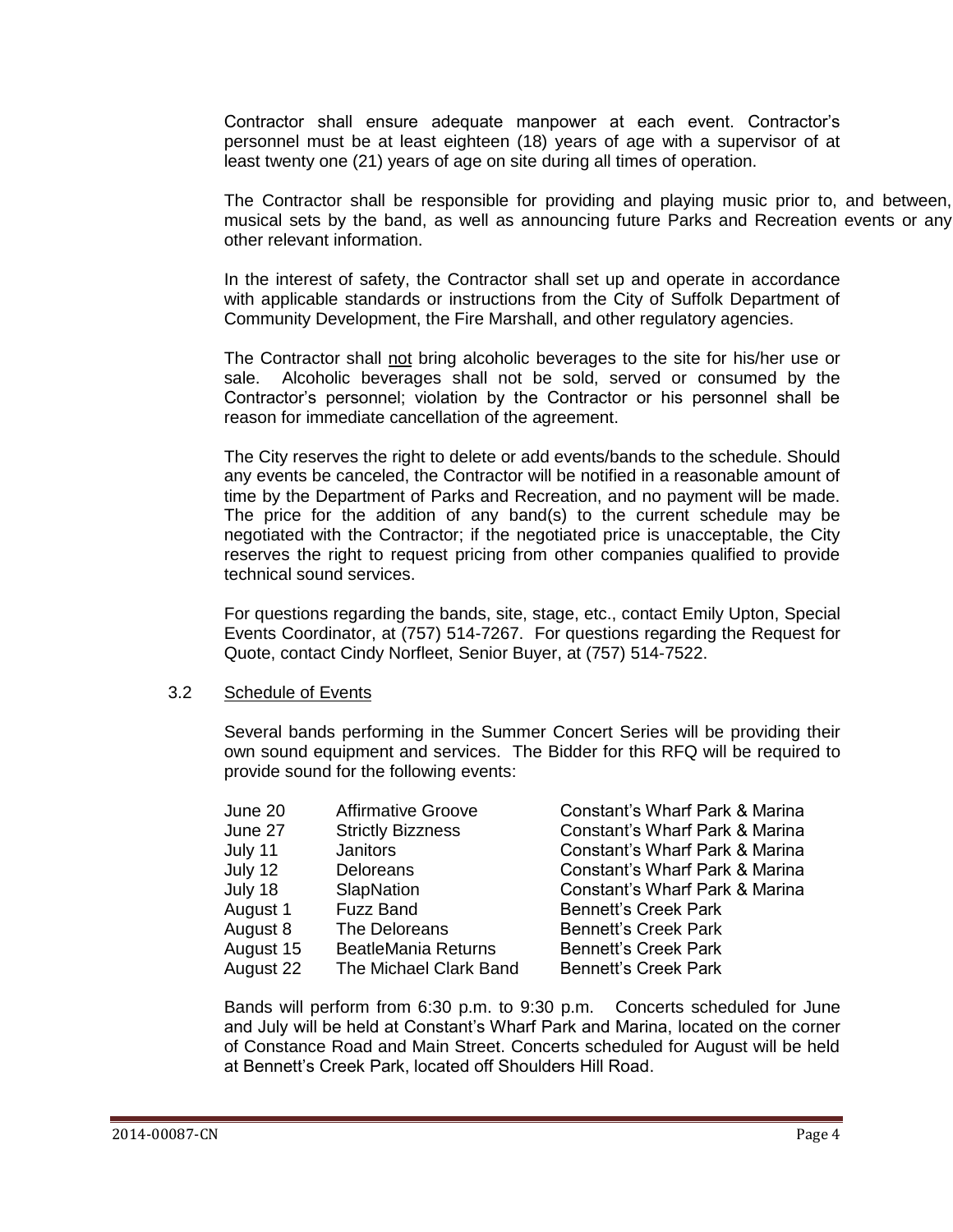Hotcakes is scheduled to perform from 6:00 to 9:30 p.m. for the July  $4<sup>th</sup>$  Stars and Stripes Spectacular.

3.3 Typical Setup

Bands scheduled for the Summer 2014 Concert Series should not require additional equipment beyond that listed below. Should additional equipment/requirements be needed during the course of the contract period, the City and the Contractor shall negotiate a price agreeable to both parties. The Contractor must be able to justify any price adjustment in writing.

Typical set-up would include:

- CONSOLE: 1 EA 32-channel mixing console with 8 subgroups and 8 8 aux's
- SNAKE: 1 EA 32-channel with 6 returns
	- 1 EA Speaker management system, BSS or DBX

#### PROCESSING:

- 1 EA Power conditioner
- 2 EA Rane, Ashley, White (or equal) 1/3 octave equalizer
- 2 EA Dual channel compressor/limiters
- 1 EA Quad noise gate
- 1 EA CD player
- 1 EA Set of headphones
- 1 EA Yamaha (or equal) SPX 900 reverb
- 1 EA Digital delay, preferably Lexicon or Roland (or approved equal)

MICROPHONE:

- 8 EA Shure SM-58's (or equal)
- SELECTION: 8 EA Shure SM-57's (or equal)
	- 2 EA AKG D-112's (or equal)
	- 2 EA ATM 33R's (or equal)
	- 6 EA Direct boxes

MAIN SPEAKER:

2 EA Stacks of JBL, ElectroVoice, Tad, EAW, or equal, 3-way or 4-way cabinets aside, to cover crowds of up to 2,500 persons – no peavy

Power AMP's to run above the system

Combined power to be no less than 6,000 watts

**MONITOR** 

| SYSTEM: |      | 8 EA Floor monitors to contain (1) 15" speaker and (1) 2" |
|---------|------|-----------------------------------------------------------|
|         | horn |                                                           |
|         |      | 4 EA 500 watt, 2-channel power amplifiers                 |
|         |      | 8 EA 1/3 octave equalizers                                |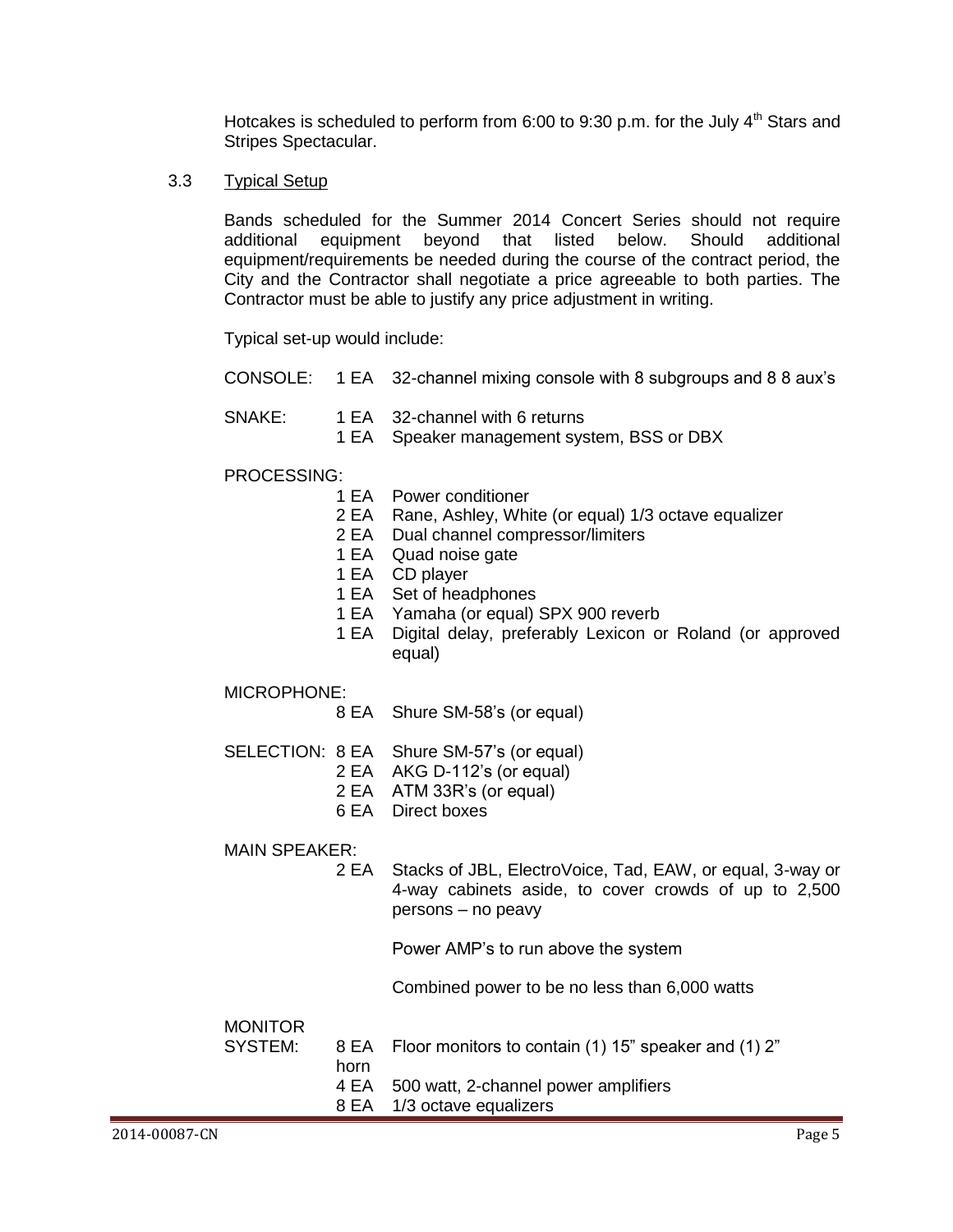- 1 EA 24 x 8 monitor desk
- 1 EA Set of headphones
- 4 EA Compressor/limiters

#### MISCELLANEOUS:

All speakers' cables, monitor cables, MIS cables and adapters to successfully run above sound system

Mic stands, power cables and adapters to run above above sound system

Bidders shall take written exception to any of the equipment listed herein which they cannot furnish.

#### <span id="page-5-0"></span>**4.0 CONTRACT TERMS AND CONDITIONS**

#### 4.1 License Requirement

All firms doing business in the City of Suffolk are required to be licensed in accordance with the City of Suffolk business license ordinance. Wholesale and retail merchants without a business location in the City of Suffolk are exempt from this requirement. Any questions concerning business licenses should be directed to the Commissioner of the Revenue's Office, telephone (757) 514- 4260.

#### 4.2 Taxes in Arrears

No bid or proposal will be accepted from or Contract awarded to any person, firm or corporation that is in arrears, or is in default to the City upon any debt or contract, or that is a defaulter as surety or otherwise upon any obligation to the City.

#### 4.3 Insurance

The successful bidder shall procure, maintain, and provide proof of, insurance coverage's for injuries to persons and/or property damage as may arise from or in conjunction with, the work performed on behalf of the City by the bidder, his agents, representatives, employees or subcontractors. Proof of coverage as contained herein shall consist of all policies, endorsements, declaration pages, and certificates of insurance and shall be submitted fifteen (15) days prior to the commencement of work, and such coverage shall be maintained by the offeror

for the duration of the contract period; for occurrence policies. Claims made policies must be in force or that coverage purchased for three (3) years after delivery date.

a. General Liability

Coverage shall be as broad as: Comprehensive General Liability endorsed to include Broad Form, Commercial General Liability form including Products/Completed Operations.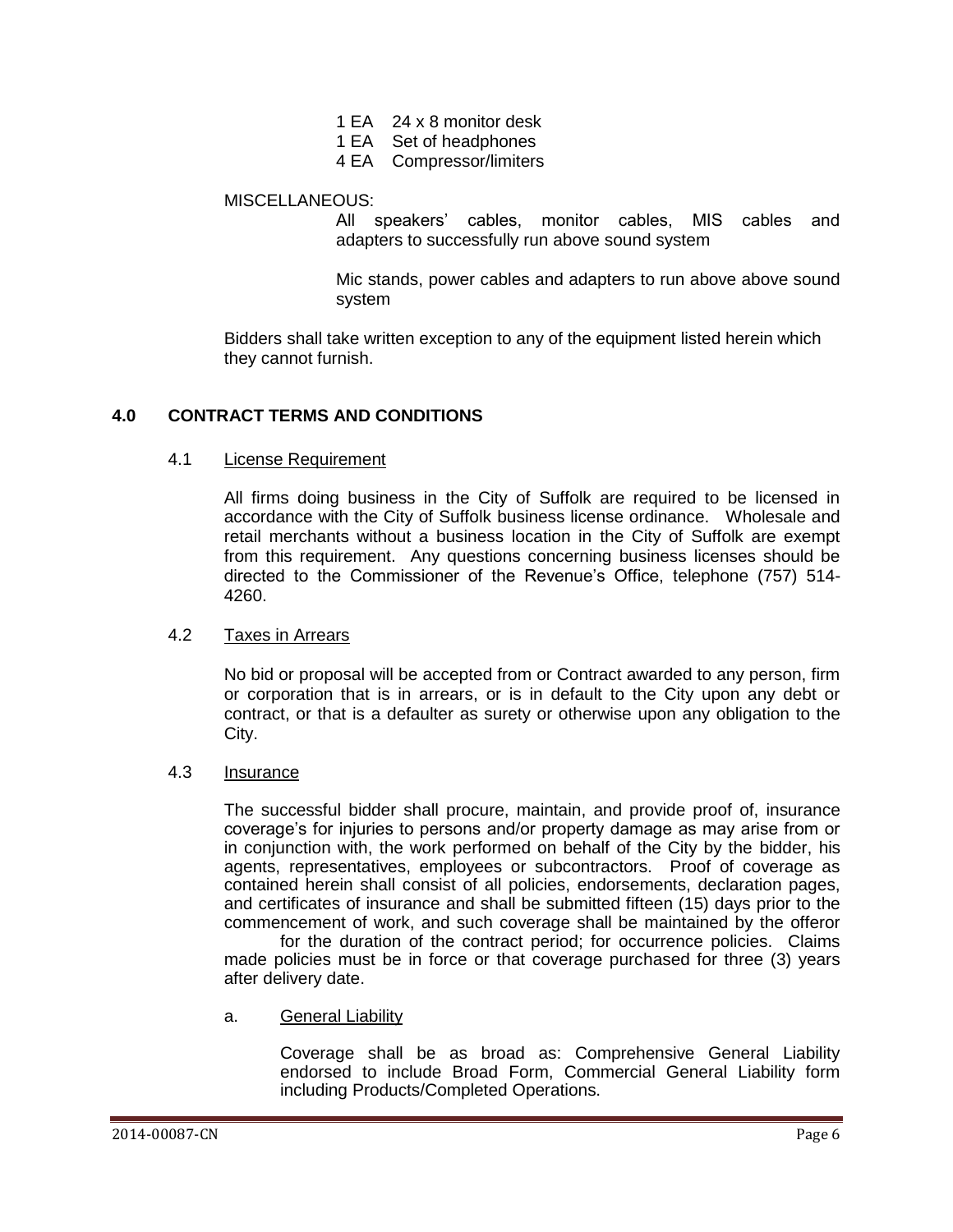1. Minimum Limits

General Liability:

\$1,000,000 General Aggregate Limit \$1,000,000 Products & Completed Operations \$1,000,000 Personal and Advertising Injury \$1,000,000 Each Occurrence Limit \$1,000,000 Fire Damage Limit \$ 500,000 Medical Expense Limit

#### b. Automobile Liability

Coverage sufficient to cover all vehicles owned, used, or hired by the offeror, his agents, representatives, employees or subcontractors.

1. Minimum Limits

Automobile Liability:

 \$1,000,000 Combined Single Limit \$1,000,000 Each Occurrence Limit

\$ 500,000 Medical Expense Limit

#### c. Workers' Compensation

Limits as required by the Workers' Compensation Act of Virginia. Employers Liability, \$1,000,000.

d. Umbrella/Excess Liability

\$1,000,000 umbrella/excess liability coverage

- e. Coverage Provisions
	- 1. All deductibles or self-insured retention shall appear on the declaration pages, endorsements, and/or policies provided.
	- 2. The City of Suffolk, its' officers/officials, employees, agents and volunteers shall be added as "additional insured" as their interests may appear. A copy of all endorsements, declaration pages, and policies that address additional insured shall be provided. This provision does not apply to Professional Liability or Workers' Compensation/Employers' Liability.
	- 3. The offeror's insurance shall be primary over any applicable insurance or self-insurance maintained by the City.
	- 4. Shall provide thirty (30) days written notice to the City before any cancellation, suspension, or void of coverage in whole or part, where such provision is reasonable.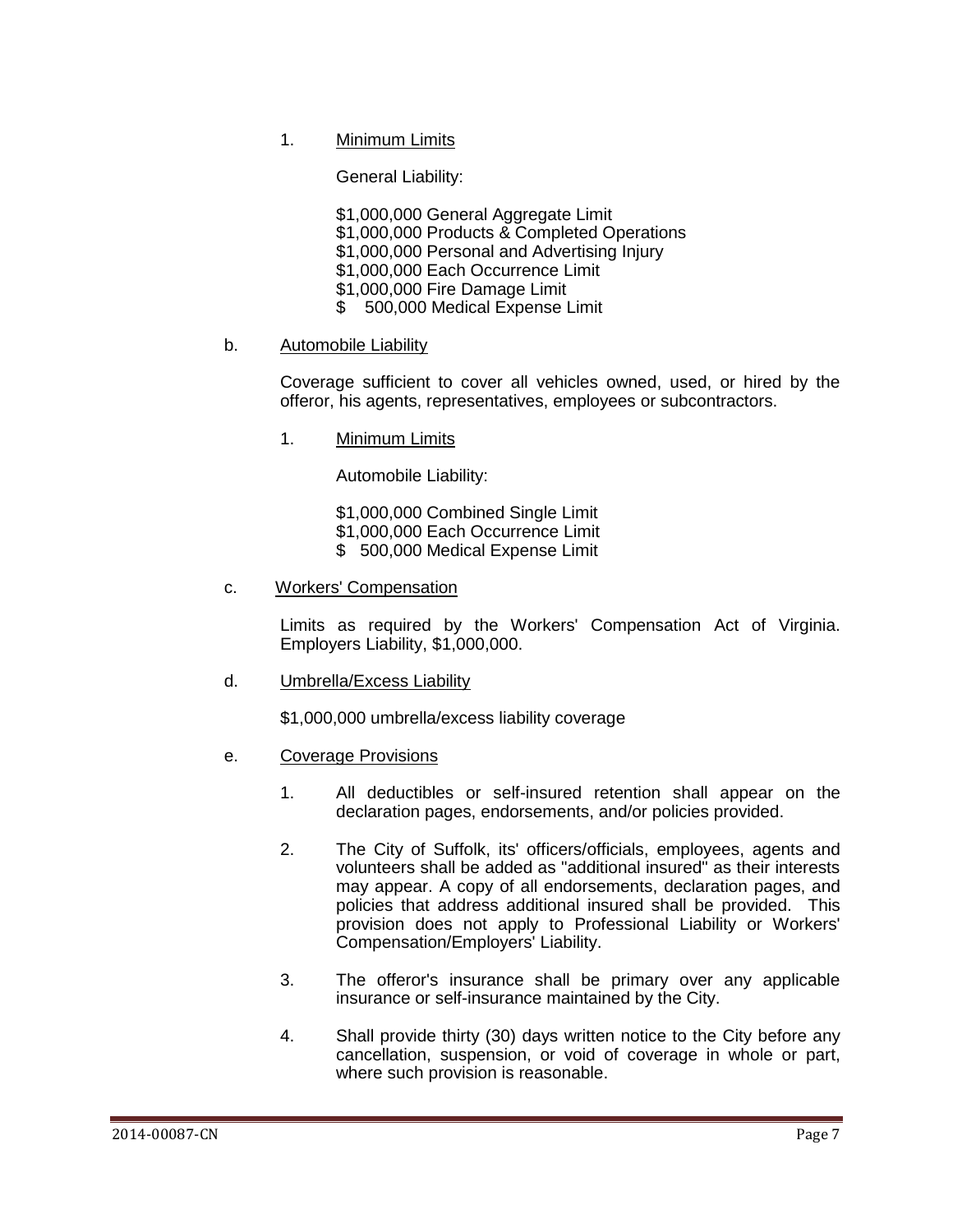- 5. All coverages for subcontractors of the offeror shall be subject to all of the requirements stated herein.
- 6. All deductibles or self-insured retention shall appear on the declaration page(s), endorsement(s), and/or policies and shall be subject to approval by the City. At the option of the City, either; the insurer shall reduce or eliminate such deductible or selfinsured retention; or the offeror shall be required to procure a bond guaranteeing payment of losses and related claims expenses.
- 7. Failure to comply with any reporting provisions of the policy(s) shall not affect coverage provided the City, its' officers/officials, agents, employees and volunteers.
- 8. The insurer shall agree to waive all rights of subrogation against the City, its' officers/officials, agents, employees or volunteers for any act, omission or condition of premises which the parties may be held liable by reason of negligence.
- 9. The offeror shall furnish the City with all certificates of insurance, endorsements, declaration pages, and policies affecting coverage. All documents are to be signed by a person authorized by the insurance company(s) to bind coverage on its' behalf, if executed by a broker, notarized copy of authorization to bind, or certify coverage must be attached.
- 10. All insurance shall be placed with insurers maintaining an A.M. Best rating of no less than an A:VII. If A.M. Best rating is less than A:VII, approval must be received from City's Risk Officer.

All coverages designated herein shall be as broad as the Insurance Services Office (ISO) forms filed for use with the Commonwealth of Virginia.

#### 4.4 Indemnity/Hold Harmless Clause

The Contractor shall indemnify, defend, and hold harmless the City, its officials, employees, agents, and representatives thereof from any and all losses, damages, claims, fines, penalties, suits, costs, actions, or claims of any kind, including attorney's fees, brought on account of any personal injuries, damages, or violations of rights, sustained by any person or property which arise out of any violation of law by, and all acts and omissions of the Contractor, the Contractor's agents, employees, or customers occurring in connection with the products and services covered herein or from any claims or amounts arising from the violation of any law, bylaw, ordinance, regulation or decree.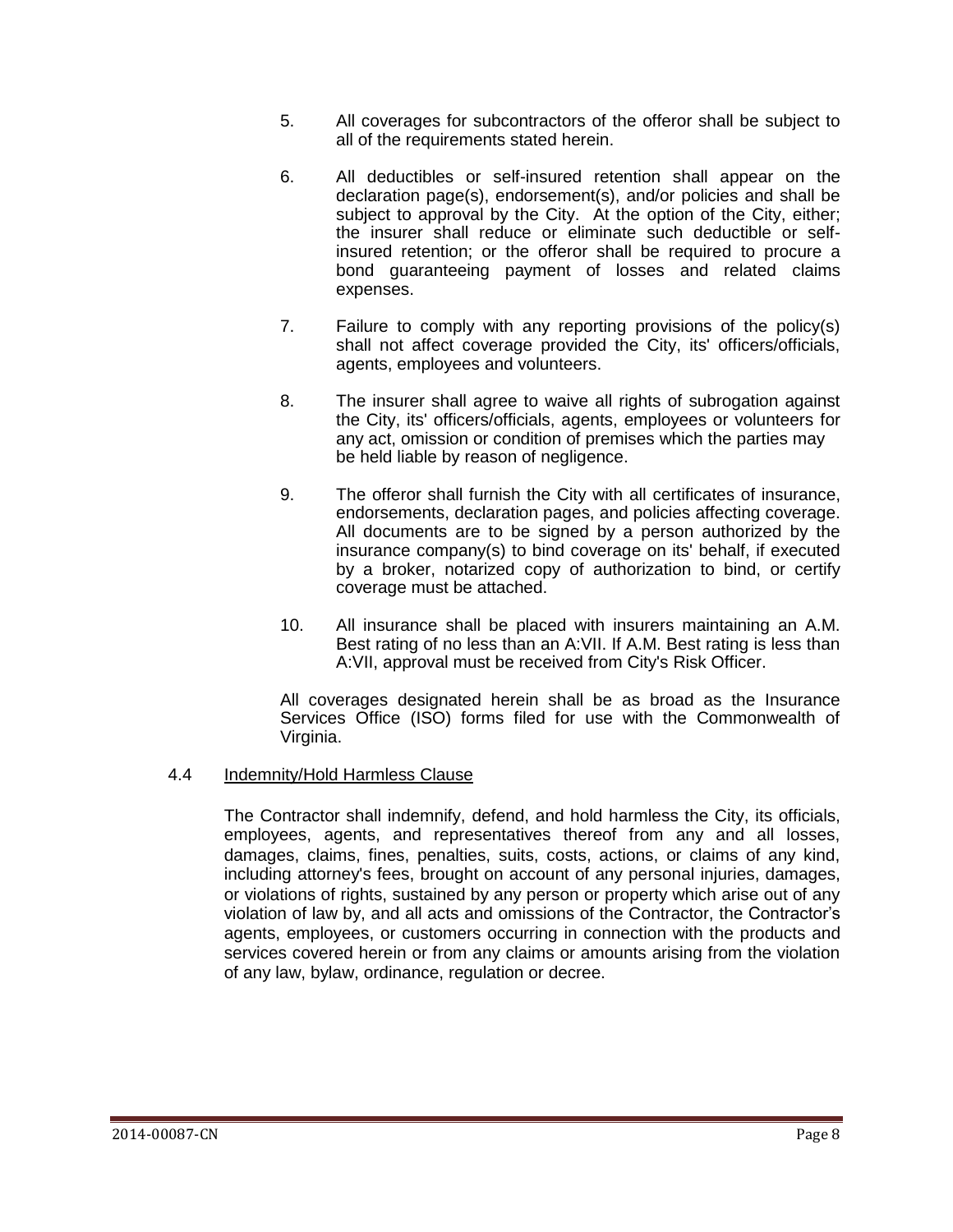The Contractor's indemnification obligation with respect to any and all claims against the City or any of its officers, agents, employees, by any employee or statutory employee of the Contractor, or any of Contractor's subcontractors, or anyone directly or indirectly employed by any of them, or anyone for whose acts the Contractor or Contractor's subcontractor may be liable, shall not be limited in any way by any limitation on the amount or type of damages, compensation or benefits payable by or for the

Contractor or any of Contractor's subcontractors under workers' compensation laws, disability benefit laws or other applicable employee benefit laws.

#### 4.5 Safety

All contractor and subcontractor performing services for the City are required and shall comply with all Occupational Safety and Health Administration (OSHA), State and City Safety and Occupational Health Standards and any other applicable rules and regulations. Also all contractors and subcontractors shall be held responsible for the safety of their employees and any unsafe acts or conditions that may cause injury or damage to any persons or property within and around the work site area under this contract.

#### 4.6 Anti-Discrimination

By submitting their bids, bidders certify to the City that they will conform to the provisions of the Federal Civil Rights Act of 1964, as amended, as well as the Virginia Fair Employment Contracting Act of 1975, as amended, where applicable, the Virginians with Disabilities Act, the Americans with Disabilities Act and 2.2-4311 of the Virginia Public Procurement Act (VPPA). If the award is made to a faith-based organization, the organization shall not discriminate against any recipient of goods, services, or disbursements made pursuant to the contract on the basis of the recipient's religion, religious belief, refusal to participate in a religious practice, or on the basis of race, age, color, gender or national origin and shall be subject to the same rules as other organizations that contract with public bodies to account for the use of the funds provided; however, if the faith-based organization segregates public funds into separate accounts, only the accounts and programs funded with public funds shall be subject to audit by the public body. (Code of Virginia 2.2.4343.1E).

In every contract over \$10,000 shall include the following provisions:

- 1. During the performance of this contract, the contractor agrees as follows:
	- a. The contractor will not discriminate against any employee or applicant for employment because of race, religion, color, sex, national origin, age, disability, service disabled veterans or any other basis prohibited by state law relating to discrimination in employment, except where there is a bona fide occupational qualification reasonably necessary to the normal operation of the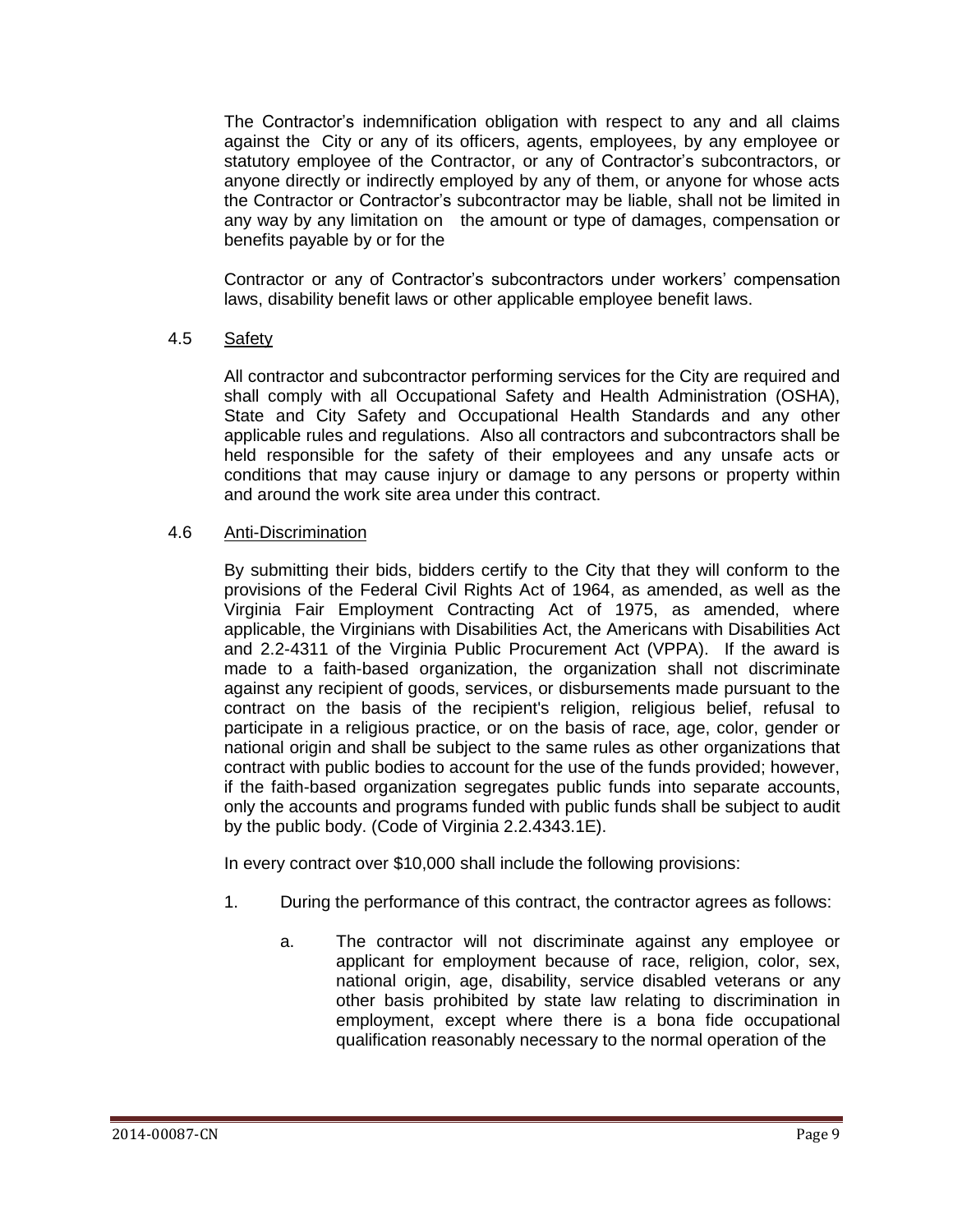contractor. The contractor agrees to post in conspicuous places, available to employees and applicants for employment, notices setting forth the provisions of this nondiscrimination clause.

- b. The contractor, in all solicitations or advertisements for employees placed by or on behalf of the contractor, will state that such contractor is an equal opportunity employer.
- c. Notices, advertisements and solicitations placed in accordance with federal law, rule or regulation shall be deemed sufficient for the purpose of meeting these requirements.
- 2. The contractor will include the provisions of No. 1 above in every subcontract or purchase order over \$10,000, so that the provisions will be binding upon each subcontractor or vendor.

### 4.7 Ethics In Public Contracting (SEC 2.2-4367 ET. SEQ. CODE OF Virginia

By submitting a bid, the bidder certifies that their bid is made without collusion or fraud and that they have not offered or received any kickbacks or inducements from any other bidder, supplier, manufacturer or subcontractor in connection with their bid, and that they have not conferred on any public employee having official responsibility for this procurement transaction any payment, loan subscription, advance, deposit of money, services or anything of more than nominal value, present or promised, unless consideration of substantially equal or greater value was exchanged.

#### 4.8 Bidder Qualification

Only bids from established contractors for work similar in scope to work herein shall be considered; the City reserves the right to request specific reference information prior to award. Bidder shall demonstrate that he has adequate and appropriate manpower, tools and equipment to respond and perform in accordance with the provisions herein.

The City may, at its option, disqualify a bidder and reject his bid for cause. Reasons deemed to be sufficient for this action shall include, but not be limited to, the following:

- Evidence of collusion among bidders.
- Receipt of more than one bid on any project from an individual, or from a corporation. This restriction does not apply to subcontractors.
- Default on any previous contract.
- For unreasonable failure to complete a previous contract within the specified time or for being in arrears on an existing contract without reasonable cause for being in arrears.
- Inability to perform as revealed by an investigation of the Bidder's financial statement, experience and/or plant and equipment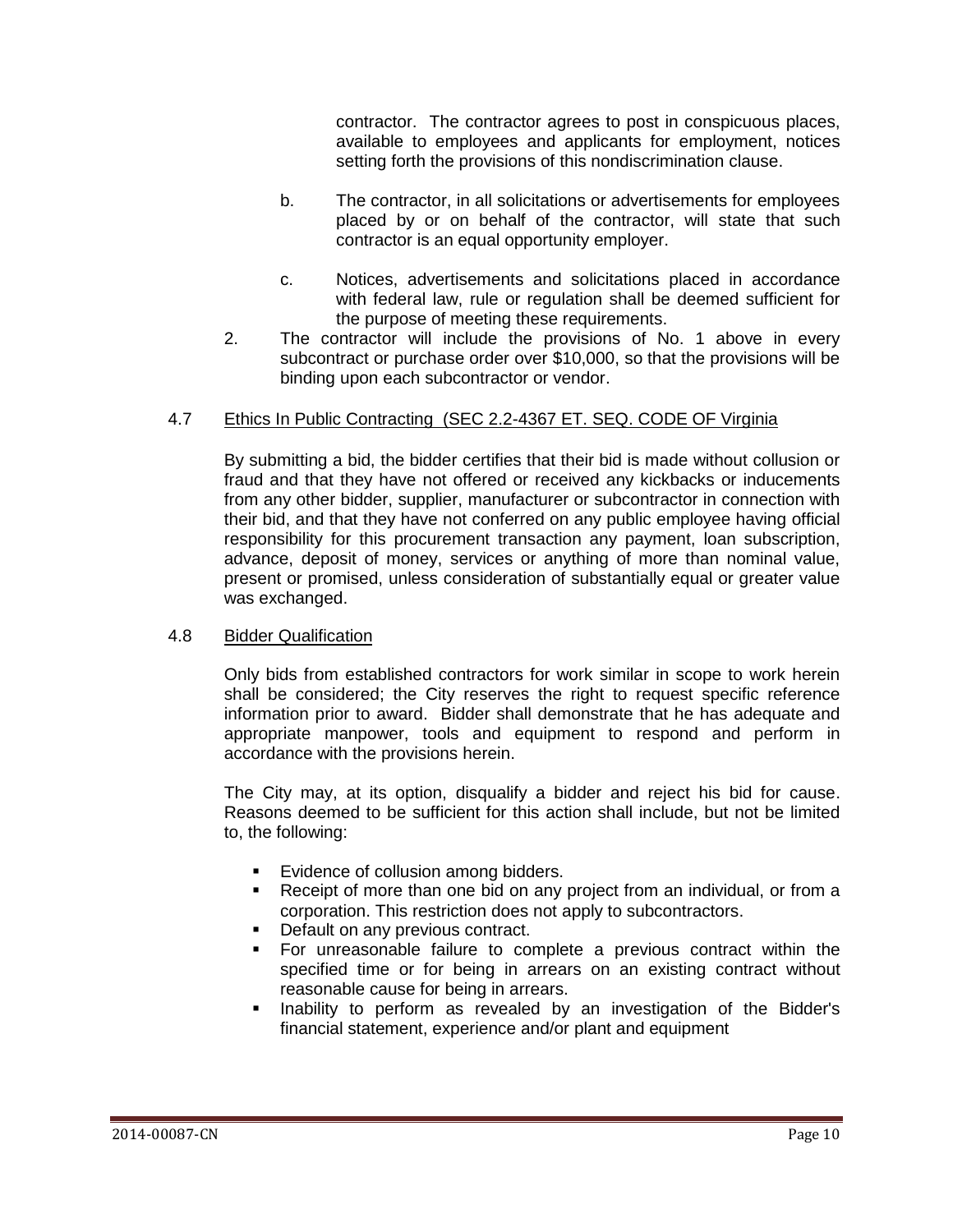### 4.9 Compliance with Federal, State and Local Laws and Federal Immigration Law

Section 2.2-4311.1 requires that all public bodies provide in every written contract that the contractor does not, and shall not during the performance of the contract for foods and services in the Commonwealth, knowingly employ an unauthorized alien as defined in the Federal Immigration Reform and Control Act of 1986.

### 4.10 Debarment Status

By submitting a bid, bidders certify that they are not currently debarred by the Commonwealth of Virginia from submitting bids or proposals on contracts for the type of goods and/or services covered by this solicitation, nor are they an agent of any person or entity that is currently so debarred.

#### 4.11 Antitrust

By entering into a contract, the contractor conveys, sells, assigns, and transfers to the City of Suffolk all rights, title and interest in and to all causes of action it may now have or hereafter acquire under the antitrust laws of the United States and the Commonwealth of Virginia, relating to the particular goods or services purchased or acquired by the City of Suffolk under said contract.

#### 4.12 Drug-Free Workplace

During the performance of this contract, the contractor agrees to (1) provide a drug-free workplace for the contractor's employees; (2) post in conspicuous place, available to employees and applicants for employment, a statement notifying employees that the unlawful manufacture, sale, distribution, dispensation, possession, or use of a controlled substance or marijuana is prohibited in the contractor's workplace and specifying the actions that will be taken against employees for violations of such prohibition; (3) state in all solicitation or advertisement for employees placed by or on behalf of the contractor that the contractor maintains a drug-free workplace; and (4) include the provisions of the foregoing clauses in every subcontract or purchase order of over \$10,000, so that the provisions will be binding upon each subcontractor or vendor.

For the purposes of this section, *"drug-free workplace"* means a site for the performance of work done in connection with a specific contract awarded to a contractor, the employees of whom are prohibited from engaging in the unlawful manufacture, sale, distribution, dispensation, possession or use of any controlled substance or marijuana during the performance of the contract.

### 4.13 Exemption from Taxes

The City is exempt from State Sales Tax and Federal Excise Tax. Tax Exemption Certificate indicating the City's tax exempt status will be furnished by the City of Suffolk.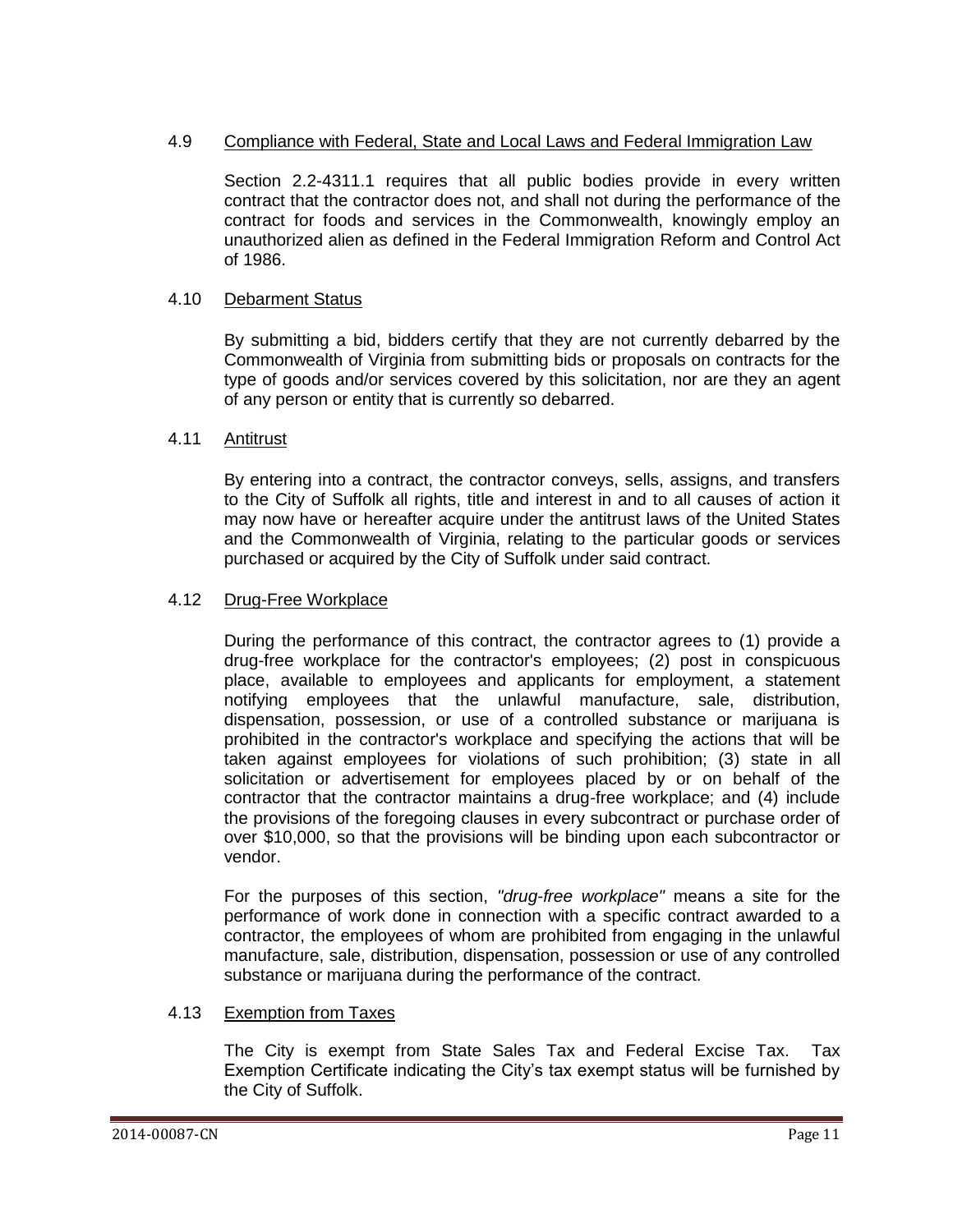#### 4.14 Faith Based Organization

City of Suffolk does not discriminate against faith-based organizations.

#### 4.15 Substitutions

NO substitutions or cancellations permitted after award without written approval by the Purchasing Agent.

#### 4.16 Method of Payment

Contractor shall submit invoices in duplicate for each delivery, such statement to include detailed breakdown of all charges, and shall be based on completion of tasks or deliverables.

Invoices shall be submitted to using departments.

Upon acceptance of work, the City will render payment within forty-five (45) days of receipt of invoice.

Individual contractors shall provide their social security numbers, and proprietorships, partnerships, and corporations shall provide their federal employer identification number on the pricing form.

#### 4.17 Payments to Subcontractors

Within seven (7) days after receipt of monies paid by the City for work performed by a subcontractor under this contractor, the contractor shall either:

- a. Pay the subcontractor for the proportionate share of the total payment received from the City attributable to the work performed by the subcontractor under this contract; or
- b. Notify the City and subcontractor, in writing, of his intention to withhold all or a part of the subcontractor's payment and the reason for non-payment.

The contractor shall pay interest to the subcontractor on all amounts owed that remain unpaid beyond the seven (7) day period except for amounts withheld as allowed in item b above.

Payments to subcontractor(s) shall be made in accordance with §2.2-4354 of Code of Virginia (1950), as amended. Unless otherwise specified in this contract, interest shall accrue at the rate of one percent (1%) per month.

### 4.18 Assignment of Contract

This contract may not be assigned in whole or in part without the written consent of the Purchasing Agent.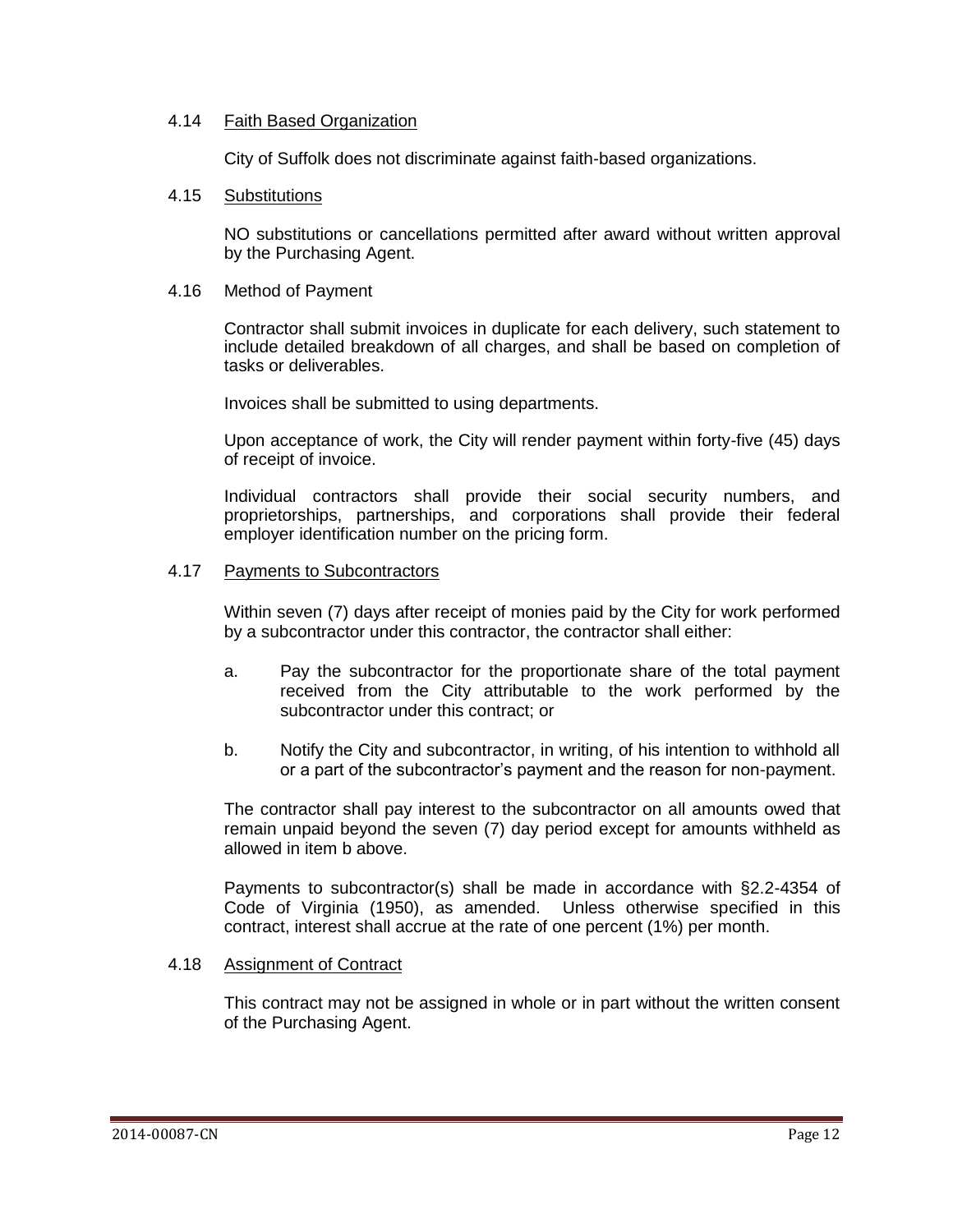#### 4.19 Termination without Cause

The City may at any time, and for any reason, terminate this Contract by written notice to Contractor specifying the termination date, which shall be not less than thirty (30) days from the date such notice is mailed.

Notice shall be given to Contractor by certified mail/return receipt requested at the address set forth in Contractor's Bid Proposal or as provided in this Contract.

In the event of such termination, Contractor shall be paid such amount as shall compensate Contractor for the work satisfactorily completed, and accepted by the City, at the time of termination.

If the City terminates this Contract, Contractor shall withdraw its personnel and equipment, cease performance of any further work under this Contract, and turn over to the City any work completed or in process for which payment has been made.

#### 4.20 Termination with Cause/Default/Cancellation

In the event that Contractor shall for any reason or through any cause be in default of the terms of this Contract, the City may give Contractor written notice of such default by certified mail/return receipt requested at the address set forth in Contractor's Bid Proposal or as provided in this Contract.

Unless otherwise provided, Contractor shall have ten (10) days from the date such notice is mailed in which to cure the default. Upon failure of Contractor to cure the default, the City may immediately cancel and terminate this Contract as of the mailing date of the default notice.

Upon termination, Contractor shall withdraw its personnel and equipment, cease performance of any further work under the Contract, and turn over to the City any work in process for which payment has been made.

In the event of violations of law, safety or health standards and regulations, this Contract may be immediately cancelled and terminated by the City and provisions herein with respect to opportunity to cure default shall not be applicable.

#### 4.21 Non-Appropriation - Availability of Funds

It is understood and agreed between the parties hereto that the City shall be bound and obligated hereunder only to the extent that the funds shall have been appropriated and budgeted for the purpose of this Contract. In the event funds are not appropriated and budgeted in any fiscal year for payments due under this Contract, the City shall immediately notify Contractor of such occurrence and this Contract shall terminate on the last day of the fiscal year for which (an) appropriation(s) (was) were received without penalty or expense to the City of any kind whatsoever.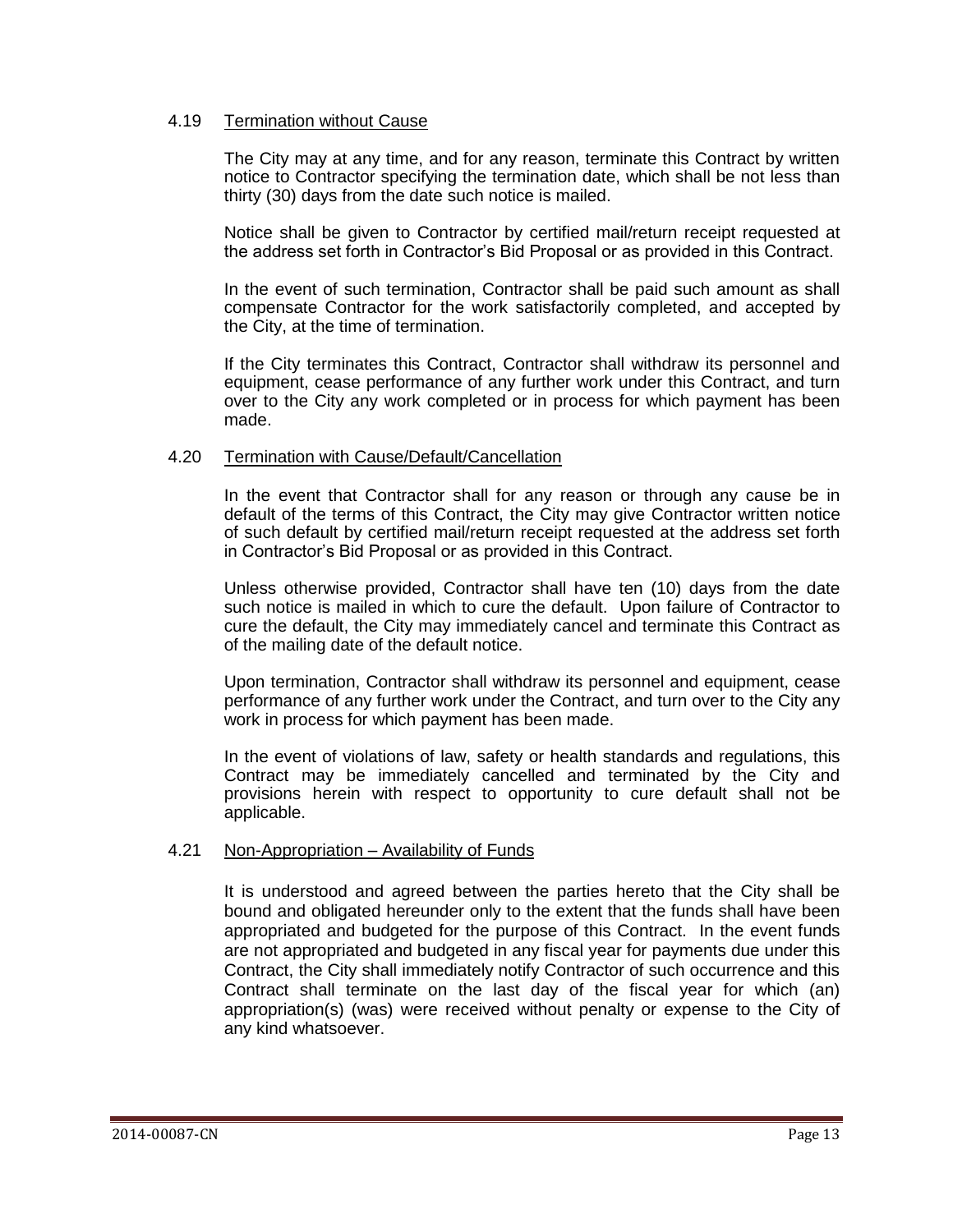#### 4.22 Severability

If any part, term, or provision of this agreement, shall be found by the Court to be legally invalid or unenforceable, then such provision or portion thereof, shall be performed in accordance with applicable laws. The invalidity or unenforceability of any provision or portion of any contract document shall not affect the validity of any other provision or portion of the contract document.

#### 4.23 Controlling Law; Venue, Pending/During Litigation

This CONTRACT shall be governed by the applicable laws of the Commonwealth of Virginia without regard to its conflict of law rules. In the event of litigation concerning this CONTRACT, the parties agree to the exclusive jurisdiction and venue of the appropriate state court for the City of Suffolk, Virginia; however, in the event that the federal court has jurisdiction over the matter, then the parties agree to the exclusive jurisdiction and venue of the U.S. District Court for the Eastern District of Virginia, Norfolk Division.

<span id="page-13-0"></span>The CONTRACTOR shall not cause a delay in services because of pending litigation or during litigation proceedings, except with the express, written consent of the CITY or by written instruction/order from the Court.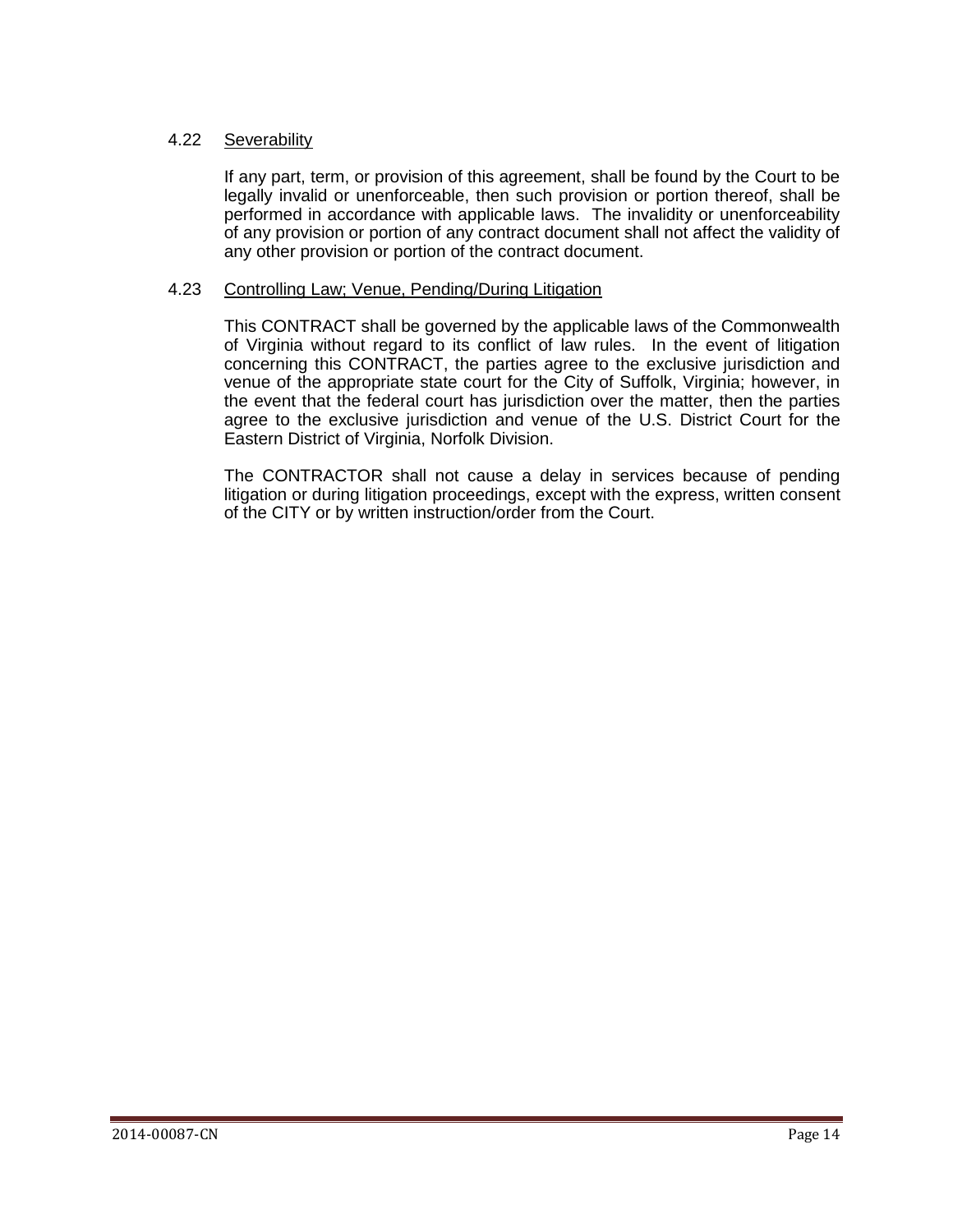## **QUOTATION FORM**

Purchasing Division<br>441 Market Street Suffolk, VA 23434

**TO**: City of Suffolk, VA **BID**: Technical Sound Services<br>Purchasing Division **BUE:** April 30, 2014 **TIME**: 5:00 p.m., Local

**\_\_\_\_\_\_\_\_\_\_\_\_\_\_\_\_\_\_\_\_\_\_\_\_\_\_\_(Company)** quotes firm unit price, exclusive of all taxes, to furnish, deliver F.O.B. destination, set up, operate, break down, and remove all technical sound equipment required for the Department of Parks and Recreation's 2014 Summer Concert Series in accordance with specifications, terms, and conditions herein.

| 1) | Affirmative Grove (June 20)        | \$  |
|----|------------------------------------|-----|
| 2) | Strictly Bizzness (June 27)        | \$  |
| 3) | Hotcakes (July 4)                  | \$  |
| 4) | Janitors (July 11)                 | \$  |
| 5) | SlapNation (July 18)               | \$  |
| 6) | Fuzz Band (August 1)               | \$  |
| 7) | The Deloreans (August 8)           | \$  |
| 8) | BeatleMania Returns (August 15)    | \$. |
| 9) | The Michael Clark Band (August 22) | \$  |
|    |                                    |     |

**TOTAL: \$\_\_\_\_\_\_\_\_\_\_\_\_\_\_\_\_\_\_\_**

Bidder has included the following with the bid submittal ( $\sqrt{ }$  if you comply):

\_\_\_\_\_Anticollusion/Nondiscrimination/Drug Free Workplace Clause \_\_\_\_\_Certificate of Insurance

**Contact Person:\_\_\_\_\_\_\_\_\_\_\_\_\_\_\_\_\_\_\_\_\_\_\_\_\_\_\_\_ Phone No.:\_\_\_\_\_\_\_\_\_\_\_\_\_\_\_\_** 

2014-00087-CN Page 15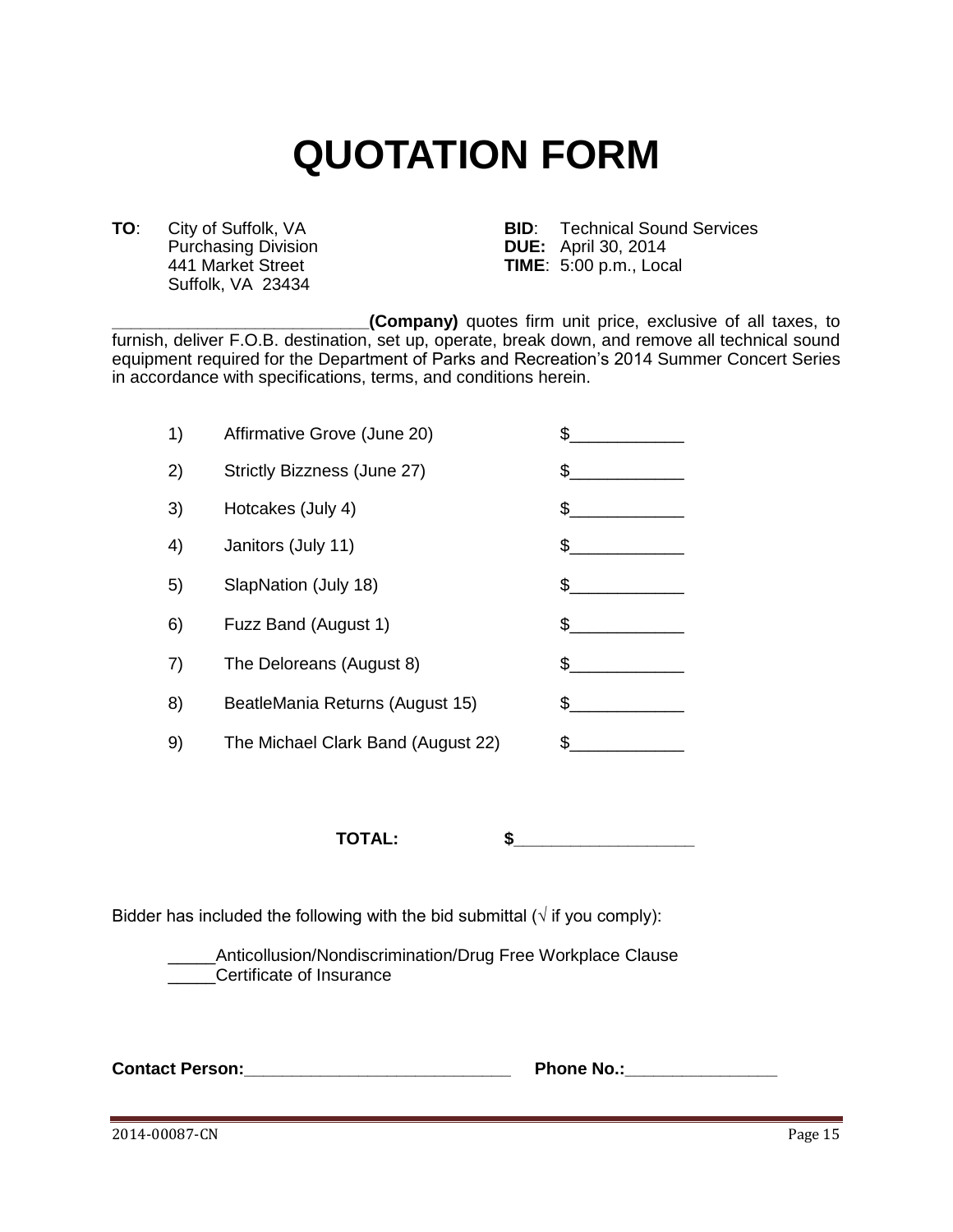**Payment Terms/Discounts Payment Schedule: Payment Schedule: Payment schedule:** items accepted and invoiced by 10th of month will be paid month end. Cash discounts offered for less than 30 Days from receipt of proper invoice will not be considered in award.)

| <b>BIDDER</b>       |                                                                  |
|---------------------|------------------------------------------------------------------|
| <b>Company Name</b> |                                                                  |
| Address             |                                                                  |
| Person Quoting      | Title _________________________                                  |
| Telephone No.       | <u> 1980 - Jan James James Barnett, fransk politik (d. 1980)</u> |
|                     | Fed ID No.: _____________________                                |

I certify that this bid is made without prior understanding, agreement, or connection with any corporation, firm, or person submitting a bid for the same equipment/materials/ service and is in all respects fair and without collusion or fraud. I understand that collusive bidding is a violation of State and Federal law and can result in fines, prison sentences and civil damage awards. I agree to abide by all conditions of this bid and certify that I am authorized to sign this bid for the bidder.

I certify by my signature below that I have received the documents associated with this bid and understand that the review for completeness of these bid documents and the understanding and comprehension of the bid specifications is solely my responsibility; based on this, by my signature below I waive all rights to further claims against the City of Suffolk that the document were incomplete or not understandable.

I certify that the bidder represented herein is eligible to bid with respect to all applicable sections of State and Local Government Conflict of Interest Act, Code of Virginia, Section 2.1-639-1 et. seq.

**Signature \_\_\_\_\_\_\_\_\_\_\_\_\_\_\_\_\_\_\_\_\_\_\_\_\_\_\_\_\_\_\_\_\_ Date \_\_\_\_\_\_\_\_\_\_\_\_\_\_\_\_\_\_\_\_\_**

<span id="page-15-0"></span>(Person signing bid should show title or authority to bind the firm in a contract.)